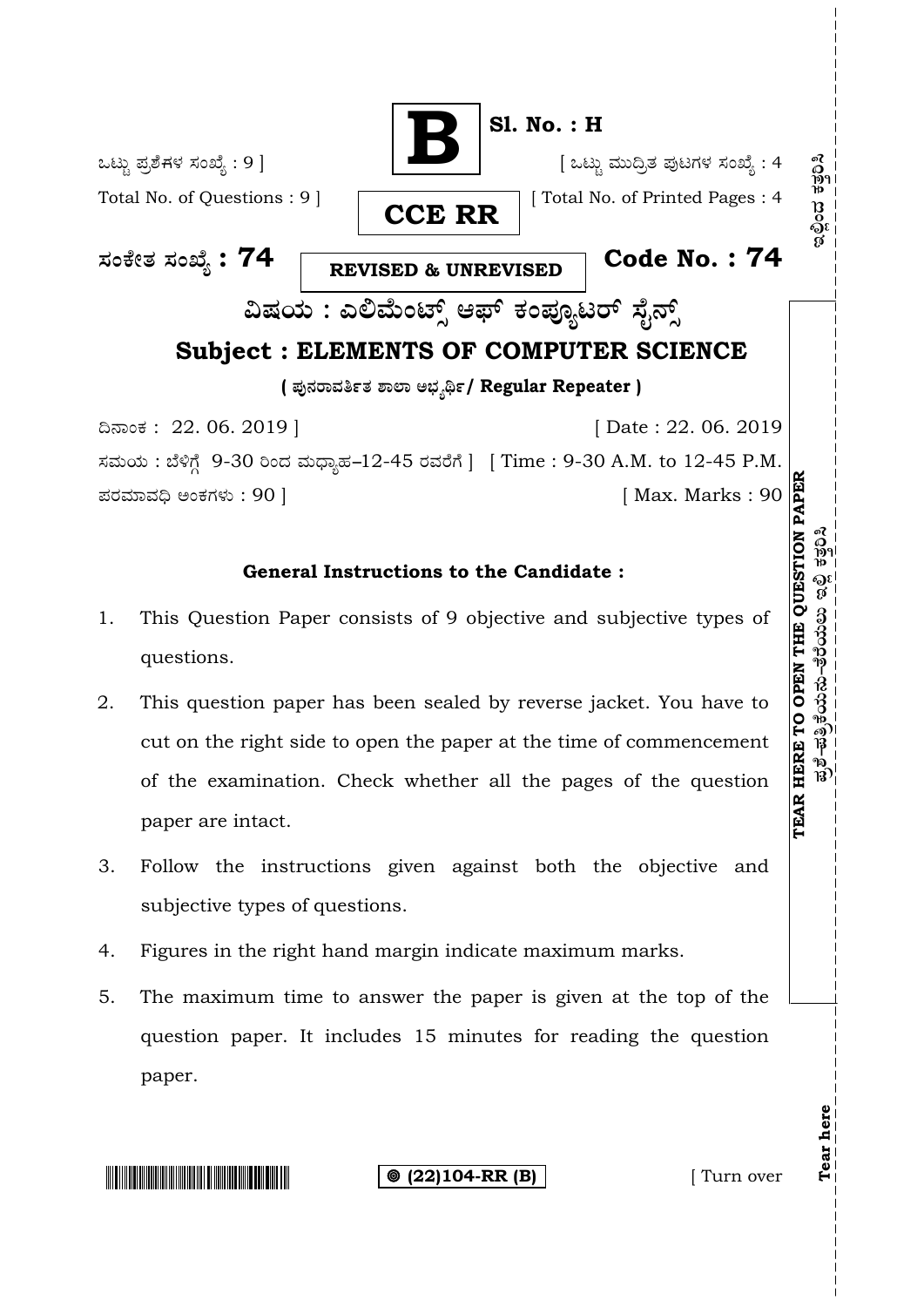| 74 |                         | $\overline{2}$<br><b>CCE RR</b>                                          |
|----|-------------------------|--------------------------------------------------------------------------|
|    |                         | <i>Note</i> : Answer <i>all</i> the questions.                           |
| 1. |                         | Fill in the blanks with the correct symbol/word(s) by selecting from the |
|    |                         | $10 \times 1 = 10$<br>choices given in the brackets :                    |
|    | $\mathbf{i}$            |                                                                          |
|    |                         | (system, application, package)                                           |
|    | $\overline{11}$         |                                                                          |
|    |                         | (ALU, CPU, Mouse)                                                        |
|    | $\overline{iii}$        | The translator which converts assembly level language to machine         |
|    |                         |                                                                          |
|    |                         | (compiler, interpreter, assembler)                                       |
|    | iv)                     |                                                                          |
|    |                         | (code, algorithm, arrow)                                                 |
|    | $\mathbf{v})$           | character that<br>The<br>only special<br>is<br>used in<br>variable<br>a  |
|    |                         |                                                                          |
|    |                         | ( <i>underscore</i> , <i>sum</i> , <i>space</i> )                        |
|    | $\rm{vi)}$              |                                                                          |
|    |                         | $(\ \n\langle n, \setminus f, \setminus t \rangle)$                      |
|    | $\overline{\text{vii}}$ | expression<br>that outputs a numeric value<br>called<br>is<br>An         |
|    |                         |                                                                          |
|    |                         | (relational expression, arithmetic expression, logic expression)         |
|    |                         | viii)  is an unconditional branching statement.                          |
|    |                         | (goto, if  else, for)                                                    |
|    | ix)                     |                                                                          |
|    |                         | (add, multiple, less than)                                               |
|    | X)                      |                                                                          |
|    |                         | (auto, static, register)                                                 |
| 2. | a)                      | What is a flow chart?<br>2                                               |
|    | b)                      | 3<br>Explain the advantages of machine language.                         |
|    | $\mathbf{c})$           | Draw any five symbols used in system flow chart.<br>5                    |

**(22)104-RR (B)**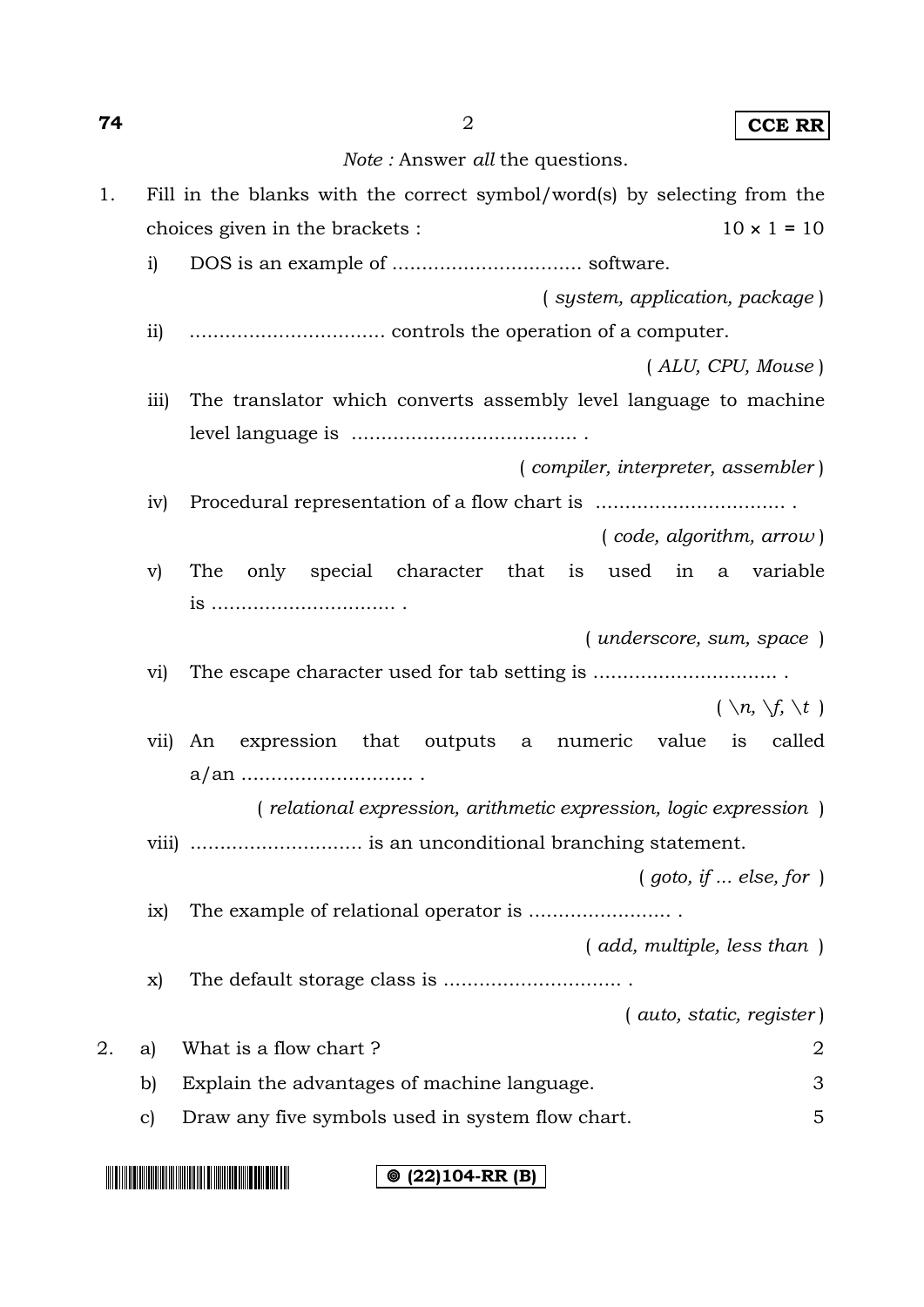| <b>CCE RR</b> |              | 3                                                                    | 74 |
|---------------|--------------|----------------------------------------------------------------------|----|
| 3.            | a)           | Define constant.                                                     | 2  |
|               | b)           | Which are the limitations of machine language?                       | 3  |
|               | $\mathbf{c}$ | Write the classifications of C tokens.                               | 5  |
| 4.            | a)           | Define delimiters.                                                   | 2  |
|               | b)           | Explain mixed mode expression.                                       | 3  |
|               | $\mathbf{c}$ | Explain briefly variable declaration with examples.                  | 5  |
| 5.            | a)           | Write any four delimiters used in C.                                 | 2  |
|               | b)           | Write a C program to convert degree Fahrenheit to degree Centigrade. |    |
|               |              |                                                                      | 8  |
| 6.            | a)           | Identify whether the given variable names are valid or not:          | 2  |
|               |              | total<br>$\mathbf{i}$                                                |    |
|               |              | $\overline{11}$<br>1996                                              |    |
|               |              | $\overline{111}$<br>payroll                                          |    |
|               |              | iv)<br>int                                                           |    |
|               | b)           | Write a C program to check whether the given number is odd or even.  |    |
|               |              |                                                                      | 8  |
| 7.            | a)           | List the bitwise operators provided by C.                            | 2  |
|               | b)           | Write a C program to calculate simple interest.                      | 8  |
| 8.            | a)           | Explain the assignment operator.                                     | 2  |
|               | b)           | Write a C program to find reverse order of given numbers.            | 8  |
| 9.            | a)           | Identify the errors in the following statements, if any :            | 2  |
|               |              | $t = \frac{a \times b}{c}$<br>$\mathbf{i}$                           |    |
|               |              | $S1 = a(p+q)$ .<br>$\overline{11}$                                   |    |

b) Write a *C* program to find the smallest of 3 numbers using conditional operator. 8

**(** $\circ$  (22)104-RR (B)